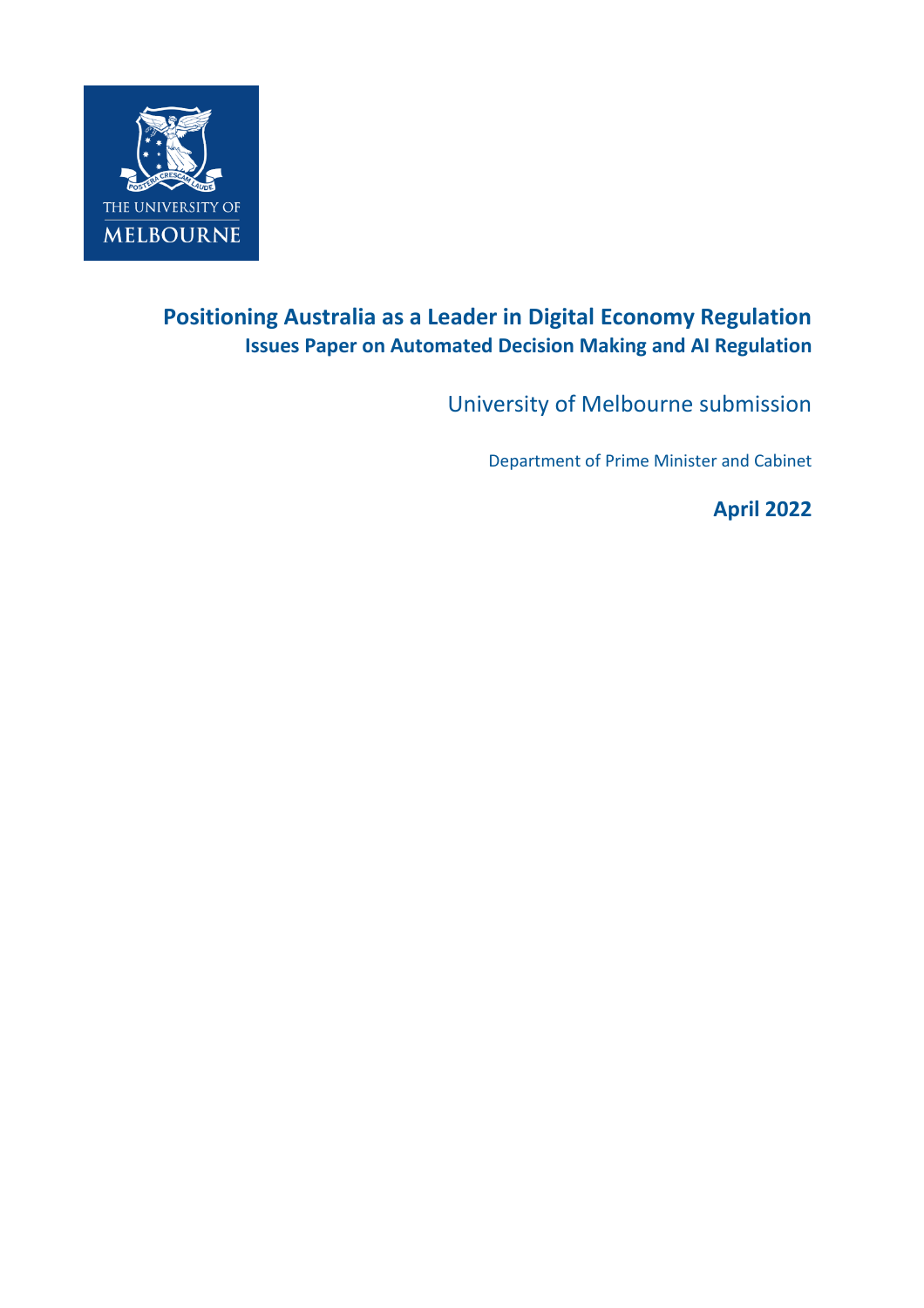## **1. Overview**

The University of Melbourne welcomes the opportunity to respond to the Department of Prime Minister and Cabinet'sIssues Paper, *Automated Decision Making and AI Regulation* (the Issues Paper).

New Artificial Intelligence (AI) and Automated Decision Making (ADM) technologies have the potential to deliver major benefits to Australia's society and economy. Realising these benefits will depend upon a regulatory framework that allows for innovation while managing the considerable risks associated with the development and the use of new AI/ADM technologies. We commend the Government for adopting a consultative approach to the design of AI/ADM regulations.

### **About this consultation**

The Digital Technology Taskforce was established in 2019 and is overseeing the implementation of Australian's Digital Economy Strategy, released in 2021. The Issues Paper addresses the role of AI (Artificial Intelligence) and ADM (Automated Decision Making) technologies in Australia's social and economic future, and identifies the aim for Australia to become a top 10 digital economy and society by 2030. It emphasises the importance of flexible legislation, placing great importance on ensuring "policies, regulation and standards are fit for purpose" and "agile as technology develops." By changing legislation when necessary, in order to promote the maximum growth and adoption of new technologies, the Government hopes to position Australia as a leader in digital economy regulation. The Digital Technology Taskforce also considers the potential risks of these technologies and acknowledges the need for the development of unbiased and ethical AI and ADM. Referencing the Artificial Intelligence Ethics Framework, the OECD AI Principles and other AI principle frameworks, the paper foregrounds the importance of concepts such fairness, transparency, reviewability (contestability) and accountability.

### **About this submission**

This submission was prepared by the University of Melbourne's Centre for Artificial Intelligence and Digital Ethics (CAIDE). The Centre facilitates cross-disciplinary research, teaching and leadership, bringing together expertise from the Melbourne Law School, the Melbourne School of Engineering, the Faculty of Engineering and Information Technology, the Faculty of Arts and the Faculty of Science at the University of Melbourne.

The submission addresses the key regulatory challenges associated with emerging AI/ADM technologies, and provides an outline of the different approaches to responding to these challenges (the use of existing Law, a focus on data harms and privacy regulation, and the development of law and regulation specific to AI). We also discuss the potential for using Government procurement to drive the ethical development of AI/ADM, and the importance of Australia's skills system in supporting upskilling of regulators. The submission also offers responses to each of the ten consultation questions included in the Issues Paper.

The University would welcome the opportunity to continue working with the Government on the development of regulations relevant to AI/ADM.

For further information, or to discuss the submission, Professor Jeannie Paterson, Centre for AI and Digital Ethics Co-Director can be contacted a[t jeanniep@unimelb.edu.au.](mailto:jeanniep@unimelb.edu.au)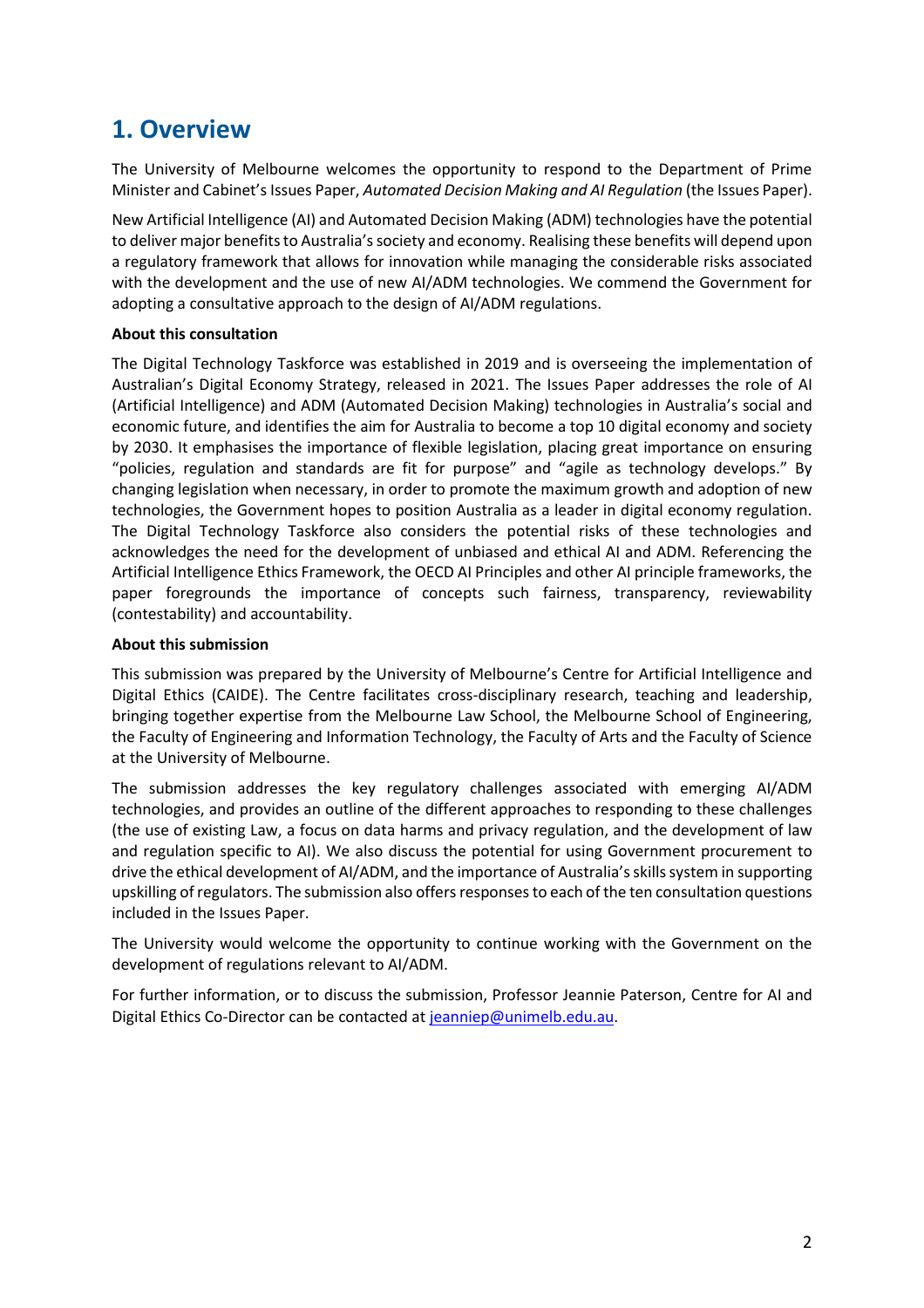## **2. Reflections on regulating AI**

AI and ADM have the potential to make markets and government deployment of resources more efficient, effective and safe. However, these technologies also raise social and legal challenges in terms of the harms they may occasion, contractual complexity, privacy, data protection, cyber security, the blurring of public/private responsibility, and the risk of amplifying the disadvantage and discrimination already experienced by vulnerable populations.

The focus of the Automated Decision Making and AI Regulation paper is on regulation, namely 'how our regulatory settings and systems can maximise opportunities to enable and better facilitate the responsible use of new technologies' (p 2). There is an ongoing debate in Australia and internationally about how best to regulate AI: what kinds of regulatory systems are needed to facilitate beneficial uses of AI/ADM while providing incentives for those designing and deploying the technologies to do so in a responsible manner.

Our preference is for applying existing law, upskilling regulators, and using targeted regulation, including soft law options, to address specific high-risk concerns about the use of AI/ADM. Additionally, we suggest a focus on procurement by governments and firms, which is critical to ensuring the preconditions to responsible AI. We begin by emphasising the case for regulation.

### **2.1 Why regulate?**

It is sometimes assumed that regulation acts in opposition to innovation and the adoption of technology. The concern is a pertinent in the sense that over-regulation may give rise to duplication, overlap and incoherence.<sup>1</sup> It may also lead to gaps in the regulatory regime and regulatory arbitrage whereby firms design their products to avoid regulation, and use very precise statutory definitions to obtain an unfair advantage over regulated products.

At the same time, the effect of regulation on innovation and markets should not be catastrophised. Properly regulated markets can be innovative, responsible, and trustworthy. In this light, well designed regulation produces better outcomes for all citizens, not merely those driving innovation.

The function of many regulatory regimes is to promote better outcomes for firms and people. Competition and consumer protection law, for example, is premised on creating efficient and fair markets, including by addressing areas of market failure and requiring firms to internalise the costs (or externalities) to society of their harmful conduct.

Indeed, we suggest that there is no benefit in technological innovation that comes at the cost of disproportionate harm to individuals and democratic values. Such an outcome undermines the social license of governments and firms that use AI/ADM. There are also reputational risks that may, in the longer term, harm business and government interests and reduce overall trust in technology. This can result in missed opportunity and harm: the benefits that would have accrued from the technology may fail to materialise due to a lack of caution in the drive to innovate and adopt.

### **2.2 How to regulate?**

Given acceptance of the role of regulation in this context, what then are the possible strategies for regulation of AI/ADM? We suggest they involve choice between relying on existing law, data law, and and new AI focused law.

### *Existing law*

A primary approach to the law and regulation of AI/ADM is to apply pre-existing law. On this view, the

<sup>1</sup> See generally, Australian Law Reform Commission, *Review of the Legislative Framework for Corporations and Financial Services Regulation* (Report No 137, November 2021).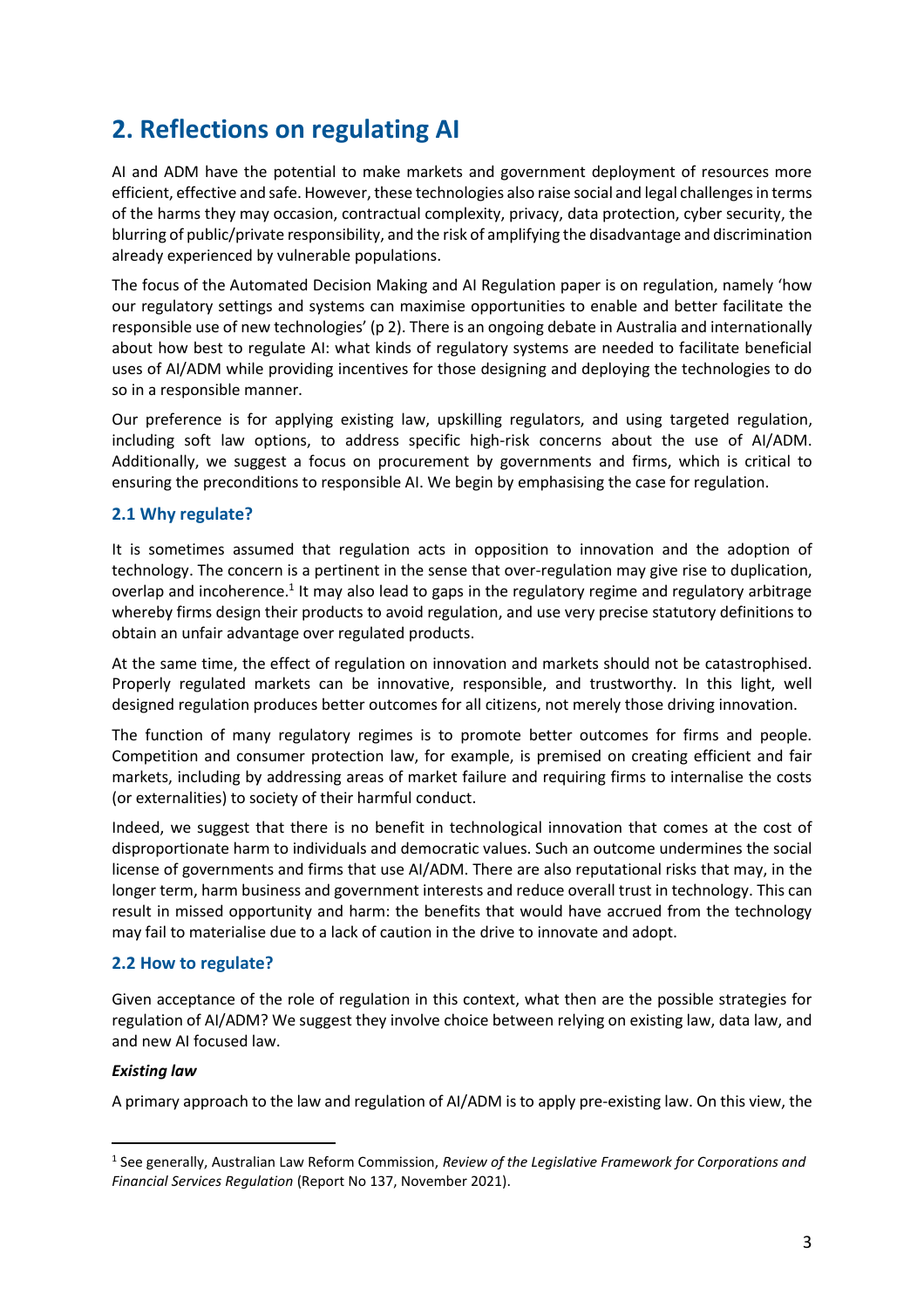legal response to disputes and harms around the Internet of Things (IoT) should be focused on the human actors' conduct and the outcomes of that conduct. In other words, humans design, implement and govern these systems. The systems in law are like any other tool or process used by individuals, business or government, and the law applicable to these fields should apply. There is much to be said for this approach. It is technologically neutral, and moreover in the past has accommodated new technologies (including email and electronic signatures).

There is much to be said for this approach. Existing law has in the past accommodated new technologies (including email and electronic signatures). Moreover, it relies on specialist regulators with expertise and understanding of the underlying policy imperatives driving the relevant regulatory regimes. On this approach the principles of responsibility would be familiar ones; based in private law, public law, and statutory regimes.

### *Data harms and privacy regulation?*

A second, intermediate approach, to regulating AI/ADM focuses on the use of data that underlies these technologies. Some AI/ADM will rely almost entirely on data which is not personal. However, some AI/ADM do use personal data, and the harms that arise from processing personal data are unique, and go beyond traditional legal concepts of property, rights, and harms. Personal data once collected can be repeatedly repurposed and reused, as well as recombined and re-identified. Data may even be sold to other organisations. Misuse has impacts on privacy, and can lead to more concrete harms including identify theft and discrimination.

Concerns about untrammelled data use and its impact on personal privacy underly the EU General Data Protection Regulation (GDPR), which puts obligations on those who collect and process data as well as giving rights to the subjects of data processing.<sup>2</sup> They also have led to the currently ongoing review and reform of the Australian Privacy Act 1988.

However, while important, data protections can only ever be a partial response to the regulation of AI/ADM. Often they are premised on consent, which is easily obtained, even where individuals have much to lose by misuse. Privacy Law does not address concerns about quality of service and the resilience of devices to cyber attacks.

Moreover, evidence suggests that individuals' attitudes to data sharing vary according to the proposed use. Individuals are more supportive of public interest uses of (deidentified) data for health research, than the use of such data for commercial outcomes. This again supports a risk-based approach to regulation.

#### *Cyber rules*

A complementary approach to regulating AI/ADM also focuses on harms, this time harms resulting from cyber breaches. Recently there has been considerable focus on the risks of cyber attacks that arise from the interconnected character of IoT devices, and the potential for hacking, stalking and identity theft. While these issues affect individuals, there is also a concern about the flow on effects to essential infrastructure where networked devices are hacked.

Governments in the US, UK, EU and Australia have been exploring the possibility of specific cyber safety standards for IoT devices.<sup>3</sup> Proposed initiatives range from soft law guidance, mandatory codes,

<sup>&</sup>lt;sup>2</sup> Council Regulation (EU) 2016/678 of 27 April 2016 on the protection of natural persons with regard to the processing of data and on free movement of such data, and repealing Directive 95/46/EC (General Data Protection Regulation) [2016] OJ L119/1 (GDPR).

<sup>3</sup> See the Australian Government Department of Home Affairs *Securing the Internet of Things for Consumers*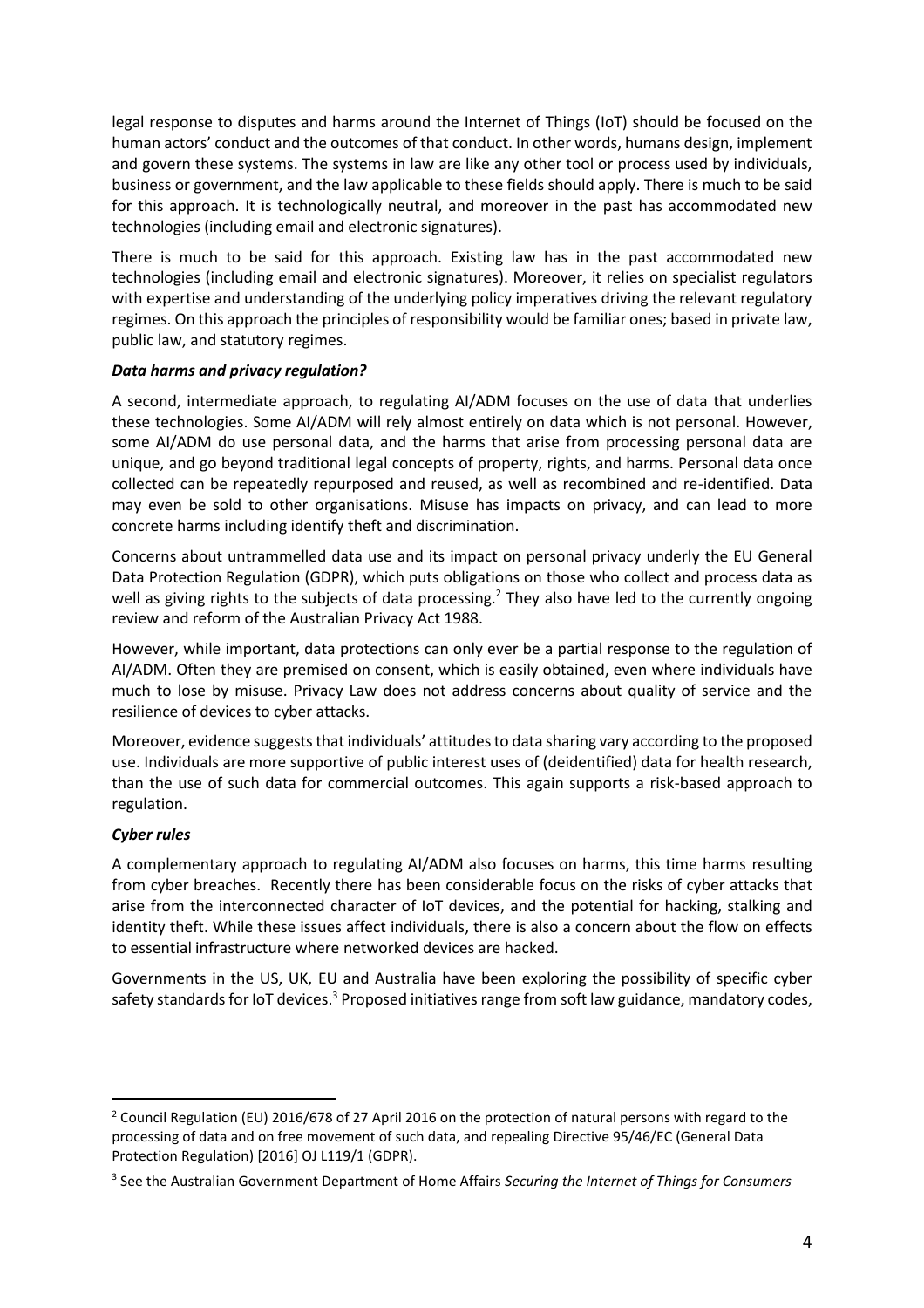prescribed warnings and an extended approach to product safety requirements.<sup>4</sup>

Again, these initiatives are probably justified as a specific response to a unique problem. But it would be desirable from a perspective of coherence to wrap cyber responsibilities into existing sector specific law. This will allow an informed and scaled approach to cyber risk. It would also allow regulatory enforcement strategies to leverage the existing expertise of regulators, without unduly increasing the burden on firms that would arise from contradictory or poorly coordinated regimes.

### *An AI Law?*

A third category of response to regulating AI/ADM focuses on the technology itself. The argument here is that AI is not just another tool or product, but generates its own unique regulatory challenges. These arise from the character of AI as being opaque, adaptive, and to many people incomprehensible.

In the EU, this approach has motivated proposals for an AI Act. The draft EU AI Act uses a risk-based model that premises the regulatory response as proportionate to the risk to safety and human rights posed by any application of AI technology.<sup>5</sup> Different obligations are placed on AI systems that create an unacceptable risk, a high-risk, and a low or minimal risk. It includes *ex ante* compliance procedures for market entry, certification and ongoing monitoring, and reporting for high-risk AI applications, with the overall aim of promoting trustworthy AI or, in other words, AI that is fair, safe, reliable, and accountable.

Most of the focus of the AI Act is on public facing uses of AI, such as the ubiquitous surveillance that may result from smart cities without proper oversight. For example, the use of 'real-time' biometric identification systems in public (including facial recognition). The draft AI Act has been criticised as on the one hand too onerous and on the other as insufficiently nuanced to issues of human rights and consumer protection.

### **2.3 A risk-based approach**

One way through this dilemma of regulatory design is to focus on a risk-based approach to regulation, but without trying to develop an omnibus AI Act.

A risk-based model is already used in areas such as product safety and financial services regulation. Such an approach would consider the risks of harm that regulation is seeking to address (with an emphasis on human rights), and the benefits that may be generated by the relevant technology. It would aim for a proportionate response having regard to these factors.

For example, a starting point might be to apply existing regulatory regimes to new and emerging technologies such as ADM and AI. However, it should be recognised that there may be specific features of AI that generate an increased risk of harm, and which may justify more targeted regulatory responses.

For example, we might be highly concerned about accuracy and less about discrimination in uses of AI in plant agriculture. AI products in this space may be addressed for example by the Australian Consumer Law, and in particular the consumer guarantee regime in part 3-2. However, concerns have

<sup>&</sup>lt;sup>4</sup> Strengthening Australia's Cyber Security Regulations and Incentives (2021). [https://www.homeaffairs.gov.au/reports-and-publications/submissions-and-discussion-papers/code-of](https://www.homeaffairs.gov.au/reports-and-publications/submissions-and-discussion-papers/code-of-practice)[practice.](https://www.homeaffairs.gov.au/reports-and-publications/submissions-and-discussion-papers/code-of-practice) See also 'Government Response to the Call for Views on Consumer Connected Product Cyber Security Legislation' (*Department for Digital, Culture, Media & Sport*, April 2021) [www.gov.uk/government/publications/regulating-consumer-smart-product-cyber-security-government](http://www.gov.uk/government/publications/regulating-consumer-smart-product-cyber-security-government-response)[response](http://www.gov.uk/government/publications/regulating-consumer-smart-product-cyber-security-government-response)

<sup>5</sup> Proposal for a REGULATION OF THE EUROPEAN PARLIAMENT AND OF THE COUNCIL LAYING DOWN HARMONISED RULES ON ARTIFICIAL INTELLIGENCE (ARTIFICIAL INTELLIGENCE ACT) AND AMENDING CERTAIN UNION LEGISLATIVE ACTS <https://eur-lex.europa.eu/legal-content/EN/TXT/HTML/?uri=CELEX:52021PC0206> (April 2022)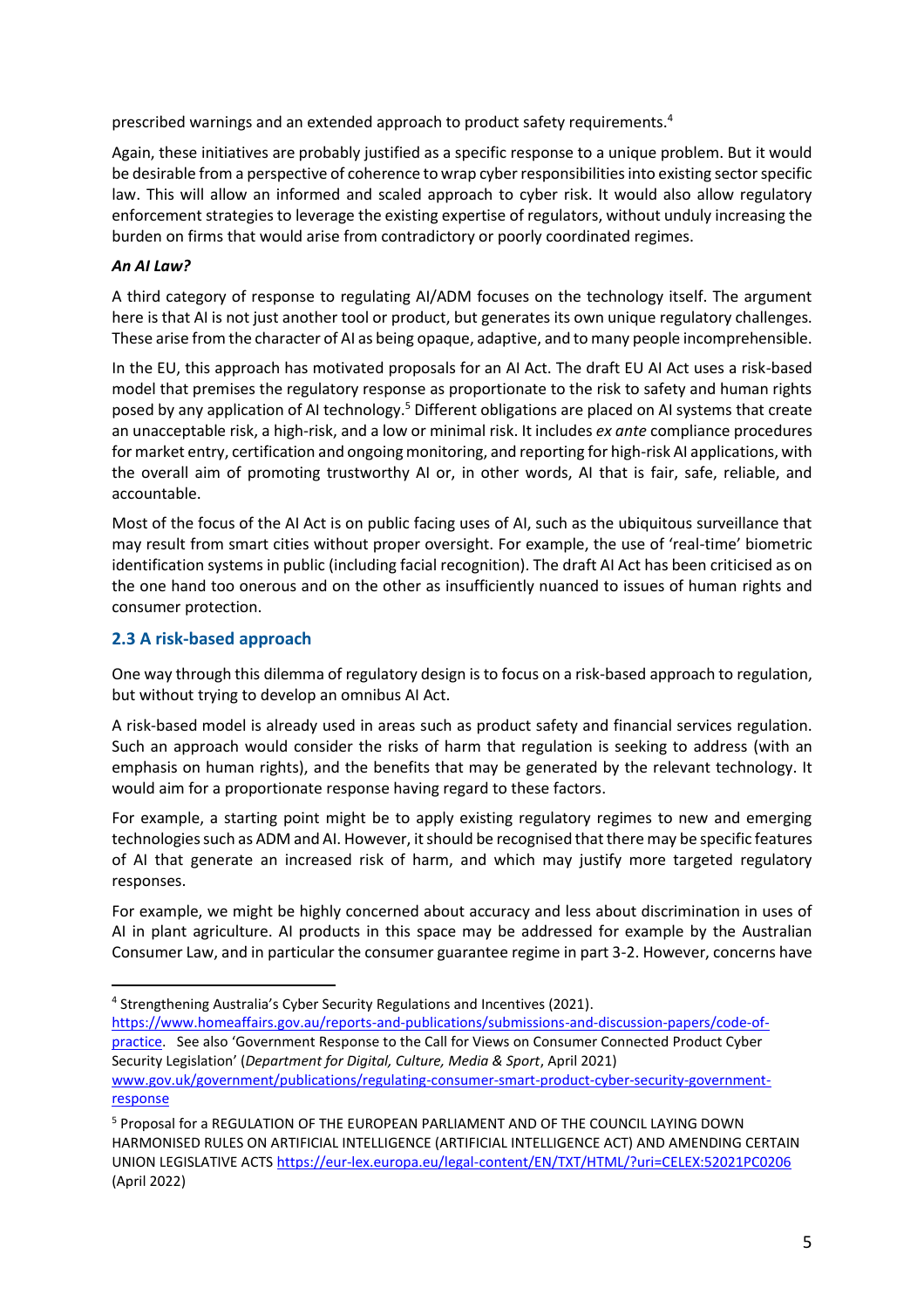been raised about the ability of farmers to access data in new generation machinery, essential to running their farms and to repairing goods.<sup>6</sup> Specific regulation has been proposed and might be justified as a response to the new reliance on data in emerging technologies.

Conversely, human rights issues and concern about discrimination are raised by the use of 'one to many' facial recognition technologies. Robust and strong protections in the form of rights to contestability, human rights assessments, auditing for bias and error, should be considered before such technologies are rolled out (if used at all).

An approach that seeks to articulate the specific elements that an AI/ADM system must possess to meet regulatory standards is likely to quickly go out of date. An alternative is to identify the outcomes or performance expected of the technology. For example, consumer-based products, whether using AI or not, are expected to be safe, durable and fit-for-purpose. Consumer credit must not be unsuitable for the borrower – meaning it must not be likely to cause financial hardship. Under the design and distribution regime in the *Corporations Act*, responsibility is placed on developers of financial products to ensure such products are suitable for the target audience.

Different, more onerous obligations might apply to government decision making. This insight leads us to insights for accountable AI.

### **2.4 Human rights assessments for government, and high impact decisions**

A principles-based approach may be particularly suitable for ADM and AI systems developed or deployed in the public sector. This would be similar to the approach to that found in Human Rights law, which requires that:

- a) the system's purpose/aim must be legitimate,
- b) the system must be likely to achieve that purpose or further that aim (or is necessary to do so in a stronger formulation), and
- c) there is no less intrusive, less-biased, or less rights-infringing alternative to achieve those aims or purpose.

This third of these requirements is important. The introduction of technology for its own sake – treating it as a desirable end rather than a means to an end – is problematic, particularly when public funds have been expended on it and when those who provide the funds (taxpayers) are negatively impacted. The Australian Human Rights Commission (AHRC) recommended such an approach for government decisions impacting individuals and also recommended it be adopted by comparable business decisions. For this sort of approach to flourish, however, there needs to be a high degree of transparency around the use of ADM.

#### **2.5 Regulatory preconditions of accountable AI**

Responsible or trustworthy AI requires mechanisms for accountability when processes go wrong and for contestability for those adversely affected by decisions or processes.<sup>7</sup> AI/ADM has unique features that may impede the possibility of these processes working effectively. These technologies tend to be opaque and adaptive, and are often subject to commercial in confidence agreements. For accountable AI, mechanisms for ensuring transparency are crucial, including providing explanations of AI decisions where humans are impacted. Transparency is a key element of most AI ethics frameworks, as noted in the Issues paper. It means clarity in when AI/ADM systems are being used and the kinds of systems

<sup>6</sup> Australian Government Productivity Commission *Right to Repair* (Report No 92, October 2021)

<sup>7</sup> Henrietta Lyons, Dr Eduardo Velloso and Professor Tim Miller, 'Challenging Decisions Made By Algorithm' *Pursuit*  (24 Nov 2021) https://pursuit.unimelb.edu.au/articles/challenging-decisions-made-by-algorithm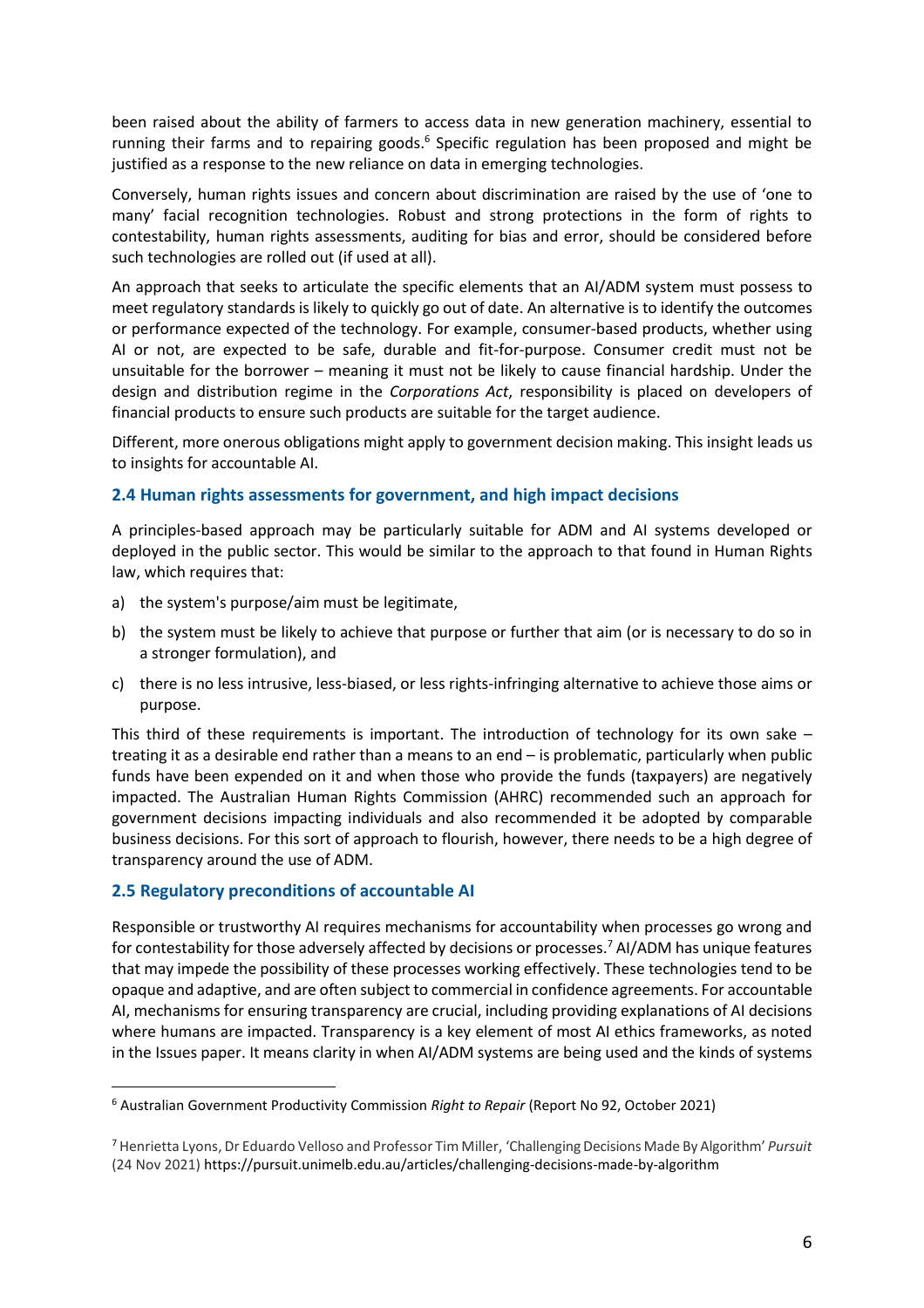in place. Explanations do mean providing sufficient clarity around the decision or outcome, such that those affected by and responsible for the decision can understand the factors that led to the result. Sometimes explanations can be better facilitated by using simpler AI models. Like regulation of risk in AI/ADM, what is required from transparency and explainable AI can be scaled. Considerable research in explainable AI is being undertaken at universities, including the University of Melbourne.<sup>8</sup> What is key is to ensure high levels of transparency and good explanations in ADM affecting the fundamental rights and essential services and entitlements (indeed if it is used at all). These mechanisms are not sufficient on their own but should be seen as the preconditions to strong regulatory oversight and accessible mechanisms for contesting adverse decisions.

#### **2.6 Procurement**

Proper procurement process standards provide an opportunity for minimising risks. Throughout the process of procurement, mechanisms for oversight and accountability can be undermined. Firms developing technology are reportedly protecting the operational detail and insights from collected data through commercial in confidence clauses in the relevant contracts. With more robust procurement standards, the firms and government departments buying AI/ADM could ensure that the software they are procuring is not only designed to be transparent and to include accountability frameworks, but also that mechanisms are put in place to address risks and issues as they arise. $^9$ 

Additionally, lawyers are a key stakeholder in ensuring ethical AI through the delivery of timely and informed advice on issues of AI, ADM, Cyber Security and the procurement of technologies for business operations both internally and for their clients. Their upskilling in ethical AI, cyber risks and the preconditions for effective oversight and auditing would allow for better compliance and outcomes generally.

#### **2.7 Upskilling Regulators**

While there concerns that current regulators lag behind in understanding technological innovation, this is not always the case. The  $ACC^{10}$  and  $ASIC^{11}$  have been very active in responding to issues of technological change in their domains. Nonetheless, if technological experience is found lacking, then regulators should be provided with training and capacity building opportunities. Universities might be utilised for this task. Indeed, the Centre for AI and Digital Ethics already runs general and bespoke masterclasses on 'Demystifying AI Ethics and Regulation'<sup>12</sup>.

<sup>8</sup> See<https://www.unimelb.edu.au/caide/research/autonomy-and-ai>

<sup>9</sup> Bush G, and Paterson J. "Governments as Regulators and Consumers of Ethical AI." *Turkish Policy Quarterly,*  March 2022.

<sup>10</sup> See Liam Harding, Jeannie Paterson and Elise Bant, 'ACCC vs Big Tech: Round 10 and Counting' *Pursuit*  (online, 24 March 2022[\) https://pursuit.unimelb.edu.au/articles/accc-vs-big-tech-round-10-and-counting;](https://pursuit.unimelb.edu.au/articles/accc-vs-big-tech-round-10-and-counting) ACCC, *Digital Platforms Inquiry* (Final Report, June 2019).

<sup>&</sup>lt;sup>11</sup> See the ASIC 'Enhanced Regulatory Sandbox' [https://asic.gov.au/for-business/innovation-hub/enhanced](https://asic.gov.au/for-business/innovation-hub/enhanced-regulatory-sandbox/)[regulatory-sandbox/,](https://asic.gov.au/for-business/innovation-hub/enhanced-regulatory-sandbox/) which allows legal persons to test novel financial services products or credit activities without first needing to obtain a credit license.

<sup>12</sup> <https://www.unimelb.edu.au/caide/study/2022-demystifying-ai-ethics-masterclass> (Accessed April 2022)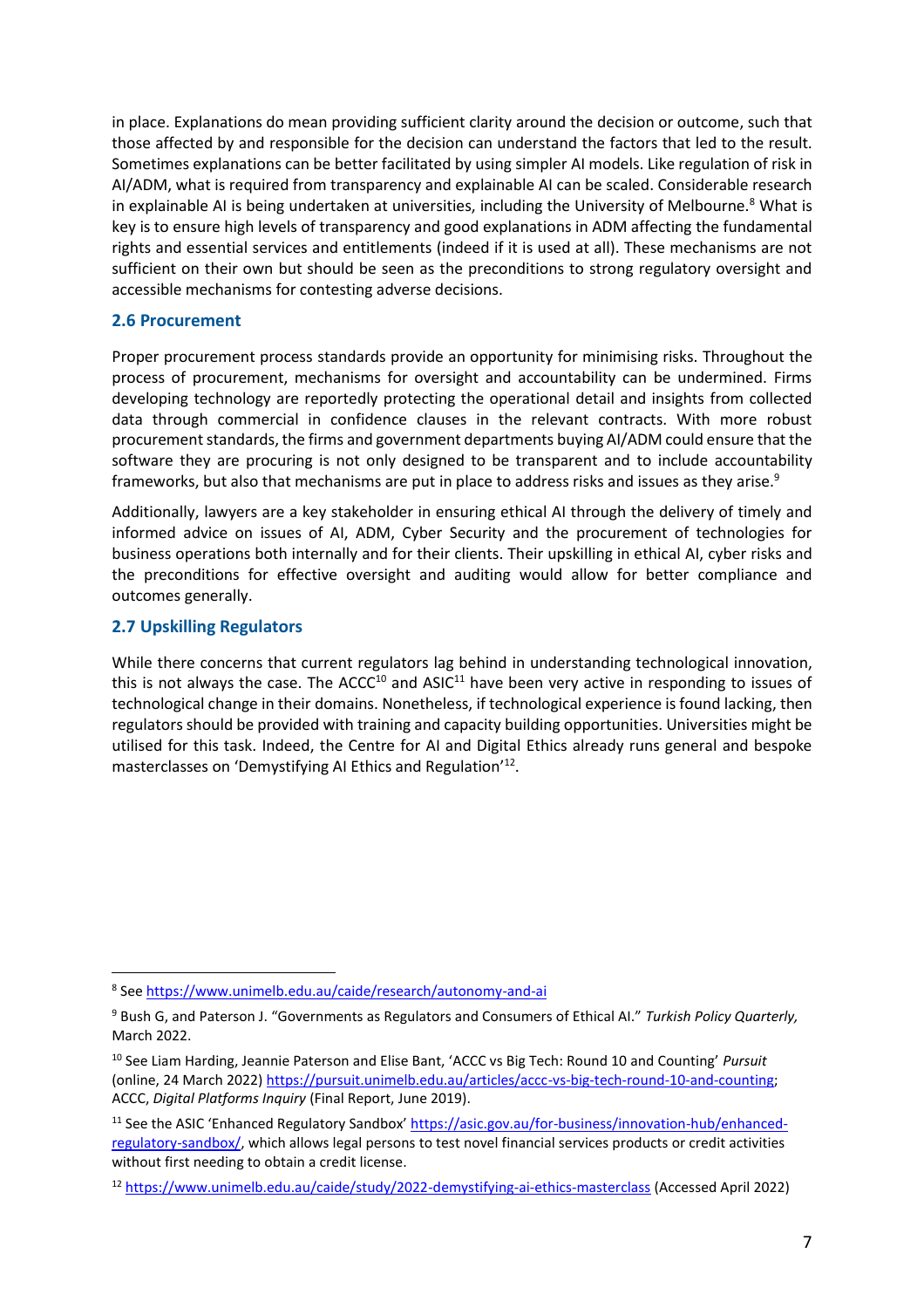## **3. Questions from the Digital Technology Taskforce**

### *1. What are the most significant regulatory barriers to achieving the potential offered by AI and ADM? How can those barriers be overcome?*

One significant barrier to the greater effective adoption of AI/ADM systems may lie be an overoptimism displayed by firms, government departments and other users. Currently, ADM systems still have flaws and are not as "smart" as sometimes suggested by proponents of AI. For example, according to a 2019 study by EY, 30 to 50 per cent of robotic process automation projects fail.<sup>13</sup>

When a company deploys a flawed system, this poses significant risk. These risks include:

- The flawed system may cause internal issues such as incorrect processing or delays.
- The system may cause external issues such as customer dissatisfaction and loss of trust by consumers; or in the case of government, harm the social license of the government and erode democratic functions.<sup>14</sup>
- The system may need to be fixed which can be costly, both in time and funds.
- The system intended to streamline and automate processes has to be abandoned entirely and the company must rebuild the processes from scratch.

This is a significant risk for business, as technologies that are supposed to streamline operations can become cumbersome problems and are usually abandoned once they are no longer fit-for-purpose.

Well designed and targeted regulatory strategies may, perhaps surprisingly, assist in overcoming these risks by ensuring fit-for-purpose systems entering the market with strong oversight, quality control and contestability mechanisms that support accountability, built into their design.

### *2. Are there specific examples of regulatory overlap or duplication that create a barrier to the adoption of AI or ADM? If so, how could that overlap or duplication be addressed?*

As discussed above in 2.1-2.2, the key to avoiding inefficient regulatory overlap and duplication lies in understanding the purpose of regulation, in careful consideration on whether to employ technology specific or general (technology neutral regimes) regulations, and in a willingness to utilise the full suite of regulatory tools, while understanding the network effects of these approaches. Regulatory design for responsible AI should itself be treated as space for experimentation and innovation and should be properly monitored as to its costs and effectiveness.

### *3. What specific regulatory changes could the Commonwealth implement to promote increased adoption of AI and ADM?*

See above qu 1. We also refer to our discussion of the importance of robust procurement practices in 2.7. Many of the government departments and firms that utilise AI/ADM do so as purchasers of the technology, not as developers. Regulation for transparent AI and guidance on procurement best practice for responsible and trustworthy AI will benefit these firms in terms of obtaining a fit for purpose product while reducing the reputational risk of poor outcomes.

#### *What are the costs and benefits (in general terms) of any suggested policy change?*

Care should be taken in considering who benefits from arguments that regulation imposes undue costs or impedes innovation. There is a considerable market concentration in the firms that deliver

 $13$  Nitin Bhatt, "Five design principles to help build confidence in RPA implementations" EY, Nov 2019. [https://www.ey.com/en\\_us/consulting/five-design-principles-to-help-build-confidence-in-rpa-implement](https://www.ey.com/en_us/consulting/five-design-principles-to-help-build-confidence-in-rpa-implement)

<sup>14</sup> Bush, G and Paterson J. "Governments as Regulators and Consumers of Ethical AI." *Turkish Policy Quarterly,*  March 2022.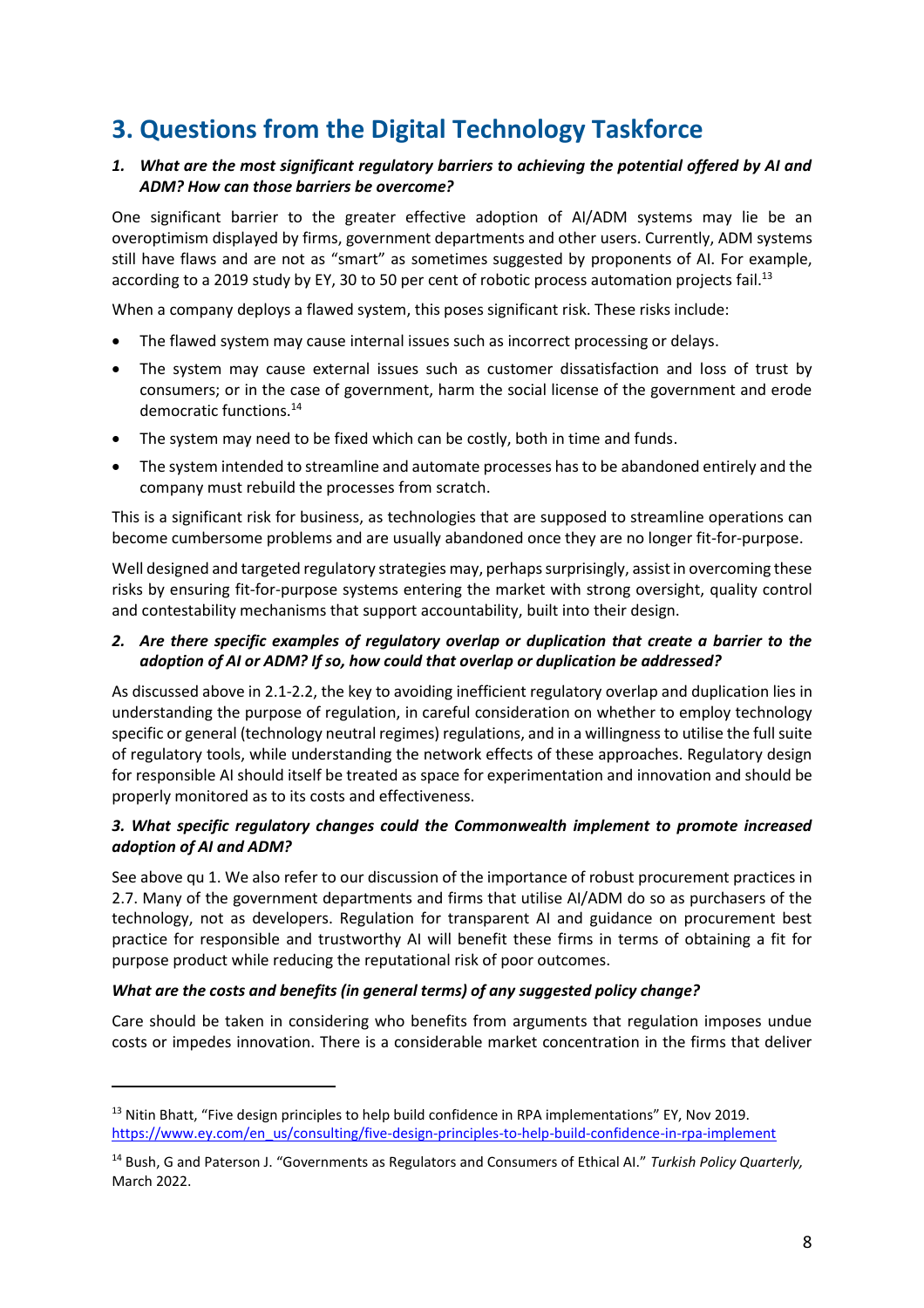technological solutions, and what these firms purport harms their interests may in fact protect and benefit local business and government who are the purchasers of those technologies.

The costs and benefits of regulatory initiatives should not be determined as a matter of mere impression. They should be scrutinised and crucially assessed. Universities represent an expert and neutral source of expertise of such tasks.

### *4. Are there specific examples where regulations have limited opportunities to innovate through the adoption of AI or ADM?*

Arguments that there is an overly heavy regulatory burden should be treated with a degree of scepticism. While we embrace good regulatory design, we dispute the claim that regulation necessarily impedes innovation. Facebook's business model has been used as a case in point several times<sup>15</sup> endeavouring to illustrate the false assertion that innovation and regulation run counter to one another. Regulation can help ensure that innovation is not antithetical to the public interest. The key to assessing these questions is to consider the purpose of the regulation in question and whether it is proportionate to the risks it is seeking to address.

### *5. Are there opportunities to make regulation more technology neutral, so that it will more apply more appropriately to AI, ADM and future changes to technology?*

See discussion above 2.3. The issue of 'future proofing' regulation is not a new one. Effective regulatory regimes typically rely on a combination of principles-based safety net rules that are flexible enough to adapt to new changes in practice. These can be supported by regulation, soft law, guidelines, and codes that back up the principles in a manner more tailored to particular contexts. However, we suggest that high risk uses of AI/ADM – for instance involving facial recognition technologies, the use of ADM to determine benefits or rights or curtail liberty, particularly of vulnerable or marginalised groups – should be governed by clearly defined law, consistent with human rights perspectives.

### *6. Are there actions that regulators could be taking to facilitate the adoption of AI and ADM?*

The Issues Paper identifies transparency, explainability and accountability as core principals of ethical AI in its discuss of the OECD/G20 AI Principles (p.6). See above 2.5 for the importance of these principles.

Ensuring these practices in regulation would be an enabler for businesses and government looking to use AI and ADM as they would avoid the issues of deploying flawed systems. Indeed, given transparent and explainable AI are essential preconditions for accountability and oversight of AI/ADM systems, there may be a case for mandating these requirements by law at least in high-risk contexts.

Yet there are high levels of uncertainty about what is means to operationalise these requirements. Australian standards have a role here but so does soft law guidance provided by regulators.

### *7. Is there a need for new regulation or guidance to minimise existing and emerging risks of adopting AI and ADM?*

As discussed above in 2.7, we consider that in general existing law can prove fit-for-purpose for regulating AI, combined with a commitment to upskilling and capacity building in cognate regulators. However, there are at least two contexts in which AI/ADM specific regulation may be justified:

- High risk uses of AI, as assessed by reference to human rights standards
- In providing for transparent and explainable AI, the preconditions to accountable and contestable AI.

<sup>15</sup> See generally, Johann Hari, *Stolen Focus*, (Bloomsbury Publishing, 2022) ch 6-7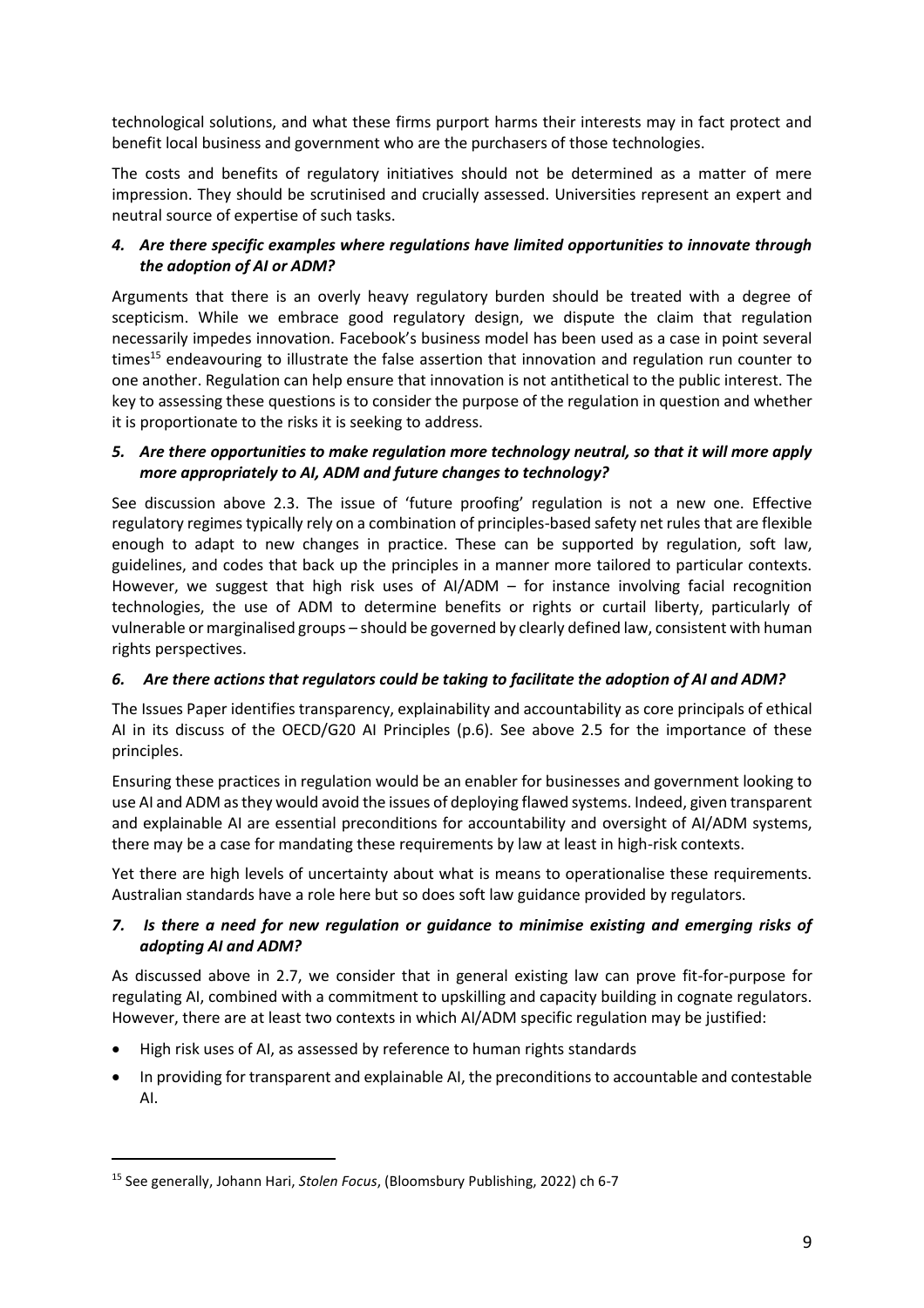### *8. Would increased automation of decision making have adverse implications for vulnerable groups? How could any adverse implications be ameliorated?*

There is a significant risk that increased use of ADM systems will have adverse implications for vulnerable groups. There are many, now notorious, international examples of this in the last five to ten years:

- COMPAS, in the United States, a tool used to predict recidivism, has been criticised as disproportionately discriminating against persons of colour.<sup>16</sup>
- The OfQual grading algorithm 2020 used to grade students in the UK due to COVID disruptions.<sup>17</sup> The algorithm used the historical data from schools to give students their marks, resulting in students from high performing schools, often private schools being given higher grades than students from low performing schools. This algorithm was widely protested and eventually thrown out, costing the deploying agency significantly in funding and time.
- Self-driving car errors including Uber self-driving car running reds lights $18$  and causing the unfortunate death of a pedestrian in 2018.<sup>19</sup>
- IBM 'Watson for oncology' was a supercomputer designed to aid in diagnosis and prescriptions but was plagued with errors including prescribing erroneous and dangerous cancer treatments.<sup>20</sup>
- Amazon's recruitment algorithm that was found to prioritise male candidates over female candidates even without the inclusion of gender in the data. $^{21}$

Australia is not immune from failings in ADM tools which have fallen more heavily on marginalised and disadvantaged people: as illustrated by Robodebt and by overreaching in the garnishing of debts in NSW.<sup>22</sup> Not only were these examples of automation found to be unlawful, even when the flaws in the process were recognised, there were no mechanisms for affected people to effectively contest the outcomes.<sup>23</sup> Significant stress, anxiety and mental harm were inflicted on those subject to wrongful assessments. The erosion of public trust resulting from these episodes is still palpable, and arguably overshadows more welfare enhancing uses of the technology, such as the examples mentioned in the issues paper, of monitoring truck drivers for tiredness or car drivers for using mobile phones.

Many of the issues and concerns around the use of ADM in discretionary decision-making have been illustrated and discussed in the recent report by the NSW Ombudsman, along with recommendations for rigorous testing, oversight and auditing of the use of data driven ADM in government provisions

<sup>16</sup> https://www.propublica.org/article/machine-bias-risk-assessments-in-criminal-sentencing.

<sup>&</sup>lt;sup>17</sup> Coghlan, Simon, Tim Miller and Jeannie Paterson. (2021). Good Proctor or "Big Brother"? Ethics of Online Exam Supervision Technologies. Philosophy and Technology. DOI: [https://doi.org/10.1007/s13347-021-00476-](https://doi.org/10.1007/s13347-021-00476-1) [1](https://doi.org/10.1007/s13347-021-00476-1)

<sup>18</sup> [https://www.theverge.com/2017/2/25/14737374/uber-self-driving-car-red-light-december-contrary](https://www.theverge.com/2017/2/25/14737374/uber-self-driving-car-red-light-december-contrary-company-claims)[company-claims](https://www.theverge.com/2017/2/25/14737374/uber-self-driving-car-red-light-december-contrary-company-claims)

<sup>19</sup> <https://www.bbc.com/news/technology-54175359>

<sup>20</sup> <https://www.theverge.com/2018/7/26/17619382/ibms-watson-cancer-ai-healthcare-science>

<sup>&</sup>lt;sup>21</sup> <https://www.theguardian.com/technology/2018/oct/10/amazon-hiring-ai-gender-bias-recruiting-engine>

<sup>&</sup>lt;sup>22</sup> NSW Ombudsman, The new machinery of government: using machine technology in administrative decision*making* (Special Report, 29 November 2021).

<sup>23</sup> Tim Miller, Henrietta Lyons and Gabby Bush 'Data Isn't Neutral and Neither are Decision Algorithms', *Pursuit* (online, 15 September 2020) [https://pursuit.unimelb.edu.au/articles/data-isn-t-neutral-and-neither-are](https://pursuit.unimelb.edu.au/articles/data-isn-t-neutral-and-neither-are-decision-algorithms)[decision-algorithms.](https://pursuit.unimelb.edu.au/articles/data-isn-t-neutral-and-neither-are-decision-algorithms)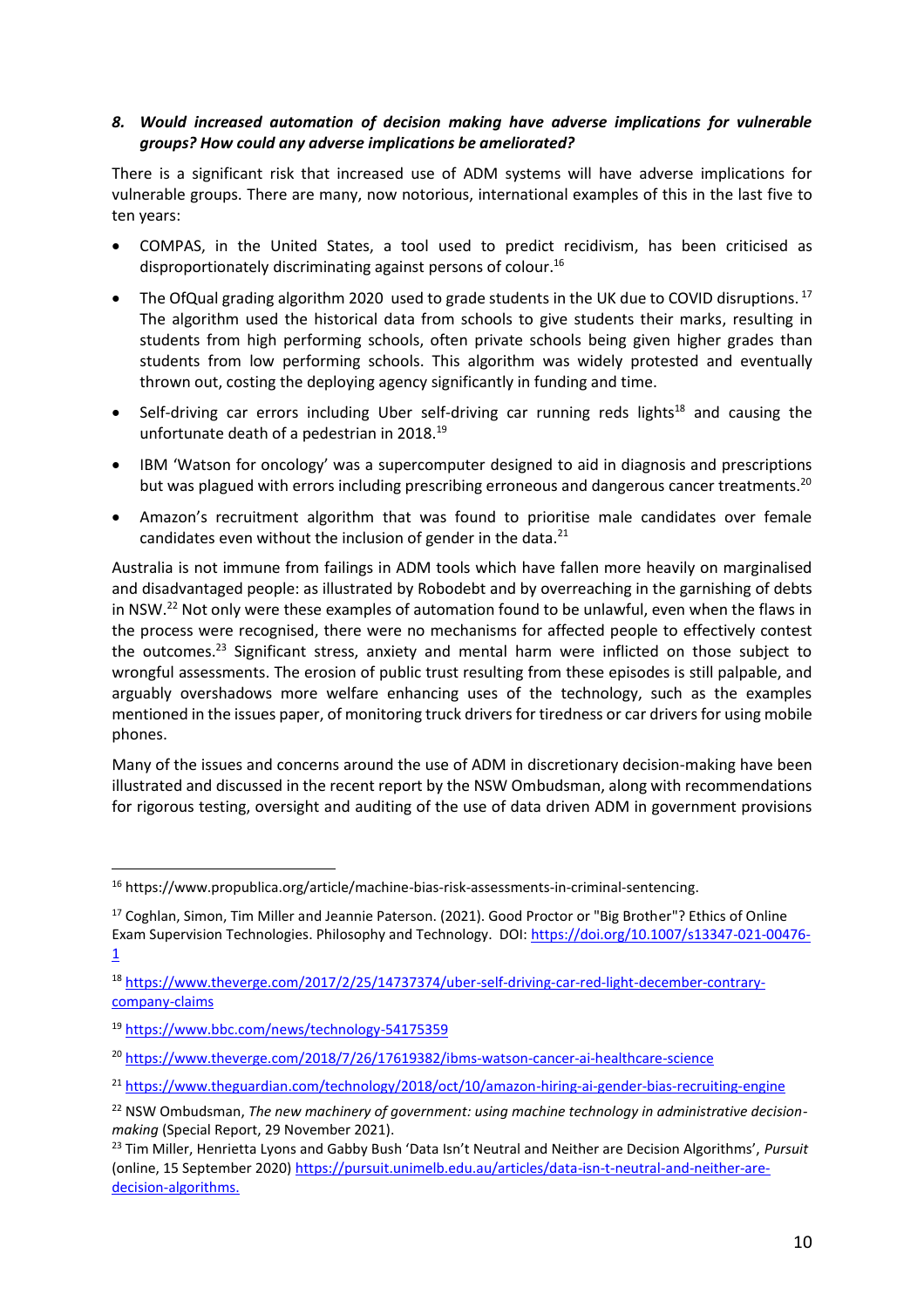of services and enforcement.<sup>24</sup> We commend these recommendations, and also scenarios with a high level of impact on people's lives, to the value of a human rights based approach, as recommended by the AHRC and discussed in 2.5 above.

### *9. Are there specific circumstances in which AI or ADM are not appropriate?*

AI applications that rely on biometric markers to ascertain character, emotion or state of mind are, in the words of former Human Rights Commissioner Ed Santow, 'junk science'.<sup>25</sup> They should not be used in government services, and their use by private corporations should be discouraged, and indeed scrutinised by relevant regulators as very likely giving rise to misleading conduct. $^{26}$ 

We also question the use of facial recognition and other surveillance technologies in schools and on very young or other people with limited opportunities to object to these technologies, given the inaccuracies associated with the technology, the other options that are available.<sup>27</sup>

### *10. Are there international policy measures, legal frameworks or proposals on AI or ADM that should be considered for adoption in Australia? Is consistency or interoperability with foreign approaches desirable?*

Tech companies are not geographically constrained. There is a benefit to their operations for law across like-minded countries to be consistent and complementary. This also may benefit regulators who can more efficiently work to coordinate enforcement strategies against transgressing companies.<sup>28</sup>

<sup>&</sup>lt;sup>24</sup> NSW Ombudsman, The new machinery of government: using machine technology in administrative decision*making* (Special Report, 29 November 2021).

<sup>&</sup>lt;sup>25</sup> Ed Santow, CAN ARTIFICIAL INTELLIGENCE BE TRUSTED WITH OUR HUMAN RIGHTS?, (2020) Australian Quarterly, 17.

<sup>&</sup>lt;sup>26</sup> Jeannie Marie Paterson, 'Misleading AI' (forthcoming) 2022 Loyola Chicago Consumer Law Journal.

<sup>&</sup>lt;sup>27</sup> Simon Coghlan and Jeannie Paterson presented on their paper 'Virtue and Vice in the Design and Deployment of Digital Technologies for Education,' for the Birmingham Centre for Character and Virtue, (December 2020).

<sup>&</sup>lt;sup>28</sup> Paterson, Jeannie Marie, and Bant, Elise, et al. "Australian Competition and Consumer Commission v Google: Deterring misleading conduct in digital privacy policies". *Communications Law - Journal of Computer, Media and Telecommunications Law*, vol.26,no.3, 2021, pp. 136-148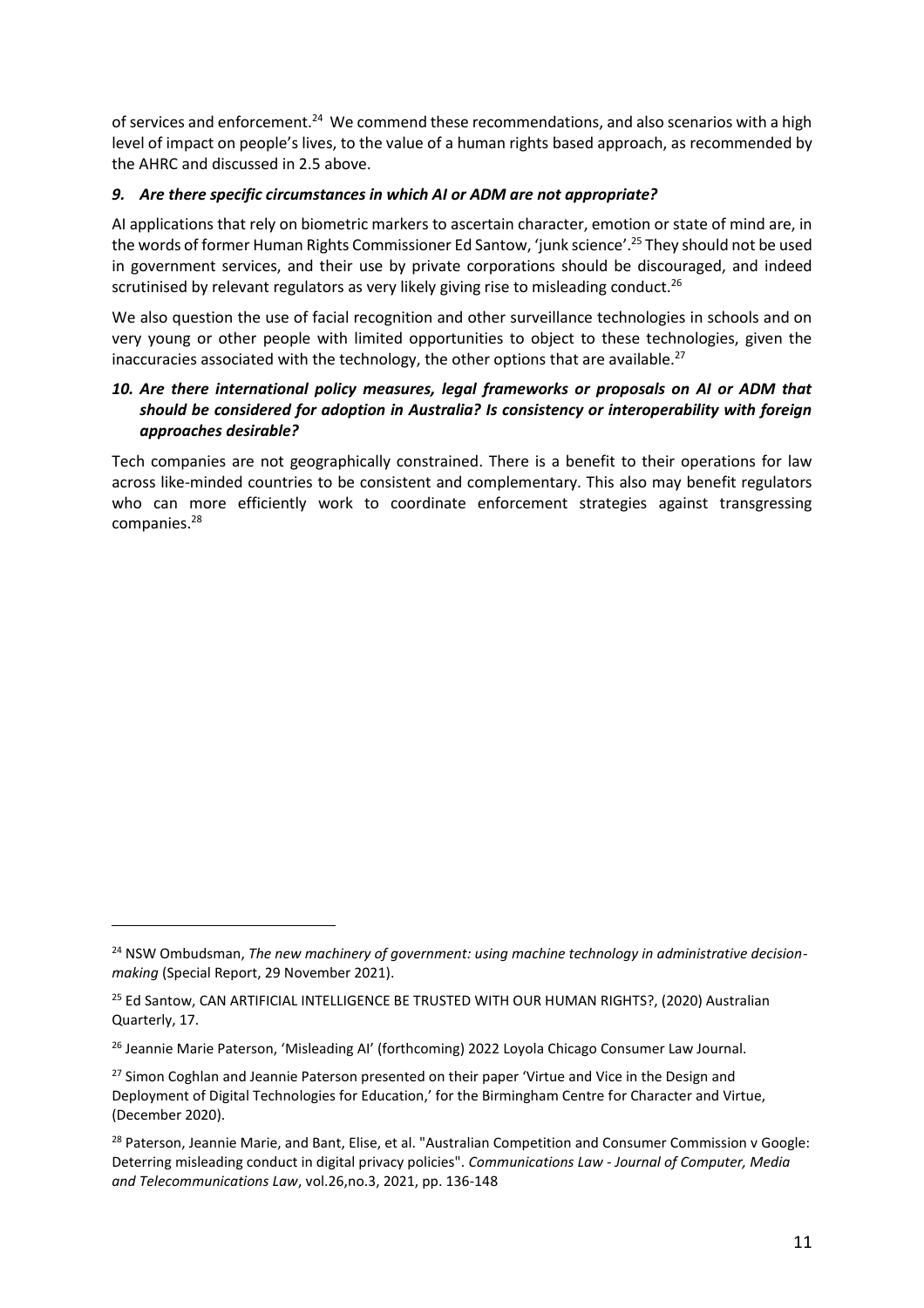## **4. Conclusion**

AI and ADM are fledgling technologies that, while possessing potential to realise unprecedented conveniences and efficiencies, should be treated with caution. Many of these technologies (AI in particular) operate in ways that humans are unable to comprehend in detail. Furthermore, AI and ADM can be used in situations, that range from the relatively benign (e.g., pop song recommender systems) to truly high-stakes circumstances (e.g., self-driving cars, welfare allocation). The drive to innovate should therefore be attentive to the nature and circumstances of the use (and abuse) of the technology. For example, the use of AI to inform the decisions of law courts or the issuing of fines needs to be approached with extreme caution. Indeed, the drive to innovate in regard to some uses of AI/ADM—such as in sentencing or parole decisions, in the determination of student grades for entry to universities, or in public surveillance that uses facial recognition—should be tempered by recognition of the possibility that some uses are simply inappropriate. It will require careful thinking to determine when and how AI/ADM should be developed and deployed.

And yet, as we have emphasised in this submission, regulation need not stifle innovation. The goal should be to create a regulatory environment that is accommodating and nurturing of the right kinds of innovation. Australia is fortunate in that it is home to a large community of ambitious, talented, and altruistic individuals who aspire to use their talents in ways that will improve the lives of others. The goal of any changes to regulatory frameworks should therefore be to provide the necessary guidance to materialise these aspirations for genuinely responsible and trustworthy AI.